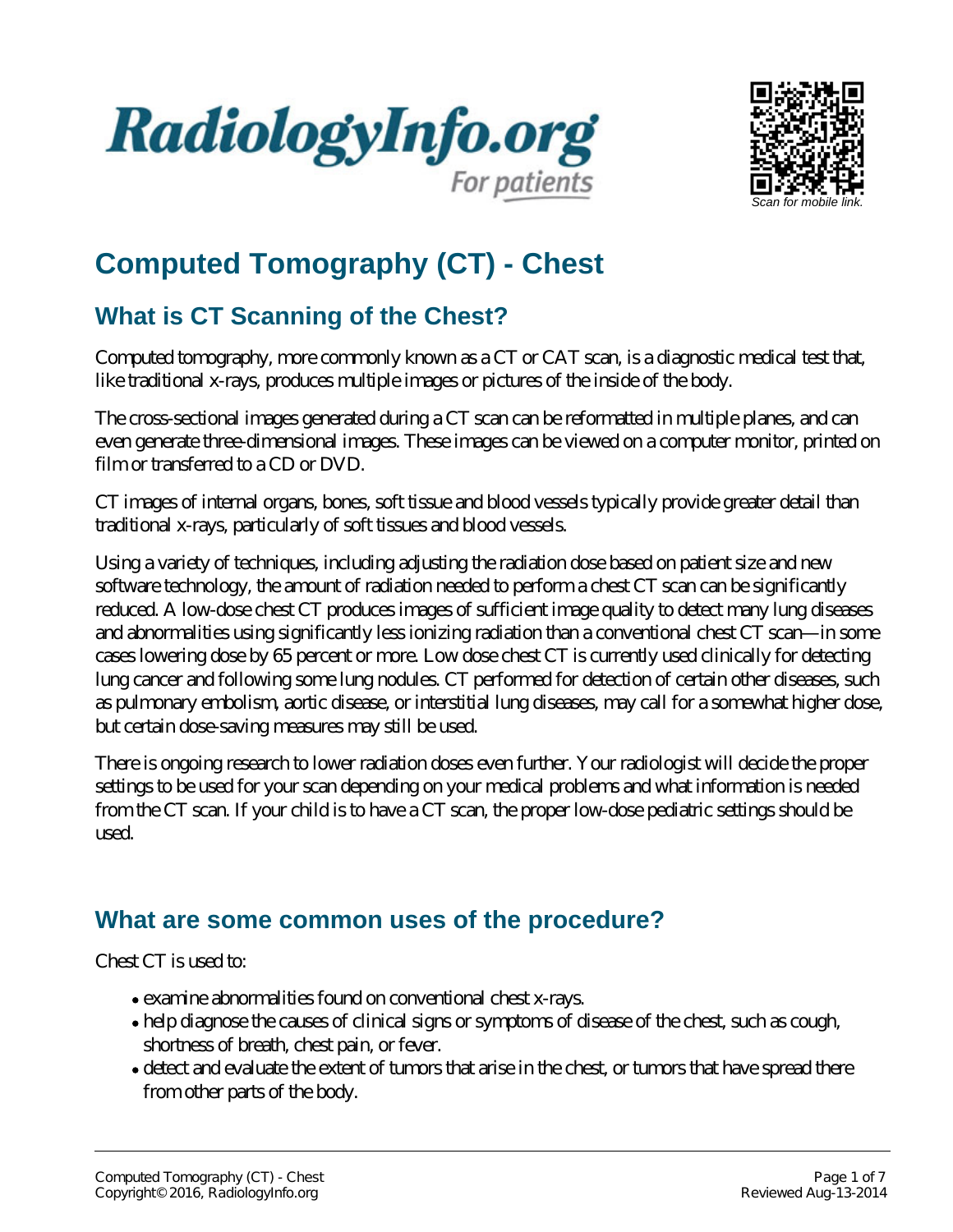- assess whether tumors are responding to treatment.
- help plan radiation therapy.
- evaluate injury to the chest, including the heart, blood vessels, lungs, ribs and spine.
- evaluate abnormalities of the chest found on fetal ultrasound examinations.

Chest CT can demonstrate various lung disorders, such as:

- lung cancer.
- pneumonia.
- tuberculosis.
- emphysema and obstructive lung disease (COPD).
- bronchiectasis.
- inflammation or other diseases of the pleura, the covering of the lungs.
- diffuse interstitial lung disease.
- congenital abnormalities.

A CT angiogram (CTA) may be performed to evaluate the blood vessels (arteries and veins) in the chest. This involves the rapid injection of an iodine-containing fluid (contrast material) into a vein while obtaining CT images. See the CT Angiography (CTA) page for more information.

#### **Potential Lung Cancer Screening Tool:**

Because CT scans are able to detect even very small nodules in the lung, chest CT is especially effective for diagnosing lung cancer at its earliest, most curable stage.

# **How should I prepare?**

You should wear comfortable, loose-fitting clothing to your exam. You may be given a gown to wear during the procedure.

Metal objects, including jewelry, eyeglasses, dentures and hairpins, may affect the CT images and should be left at home or removed prior to your exam. You may also be asked to remove hearing aids and removable dental work. Women will be asked to remove bras containing metal underwire. You may be asked to remove any piercings, if possible.

You will be asked not to eat or drink anything for a few hours beforehand, as contrast material will be used in your exam. You should inform your physician of all medications you are taking and if you have any allergies. If you have a known allergy to contrast material, or "dye," your doctor may prescribe medications (usually a steroid) to reduce the risk of an allergic reaction. These medications generally need to be taken 12 hours prior to administration of contrast material. To avoid unnecessary delays, contact your doctor before the exact time of your exam.

Also inform your doctor of any recent illnesses or other medical conditions and whether you have a history of heart disease, asthma, diabetes, kidney disease or thyroid problems. Any of these conditions may increase the risk of an unusual adverse effect.

Women should always inform their physician and the CT technologist if there is any possibility that they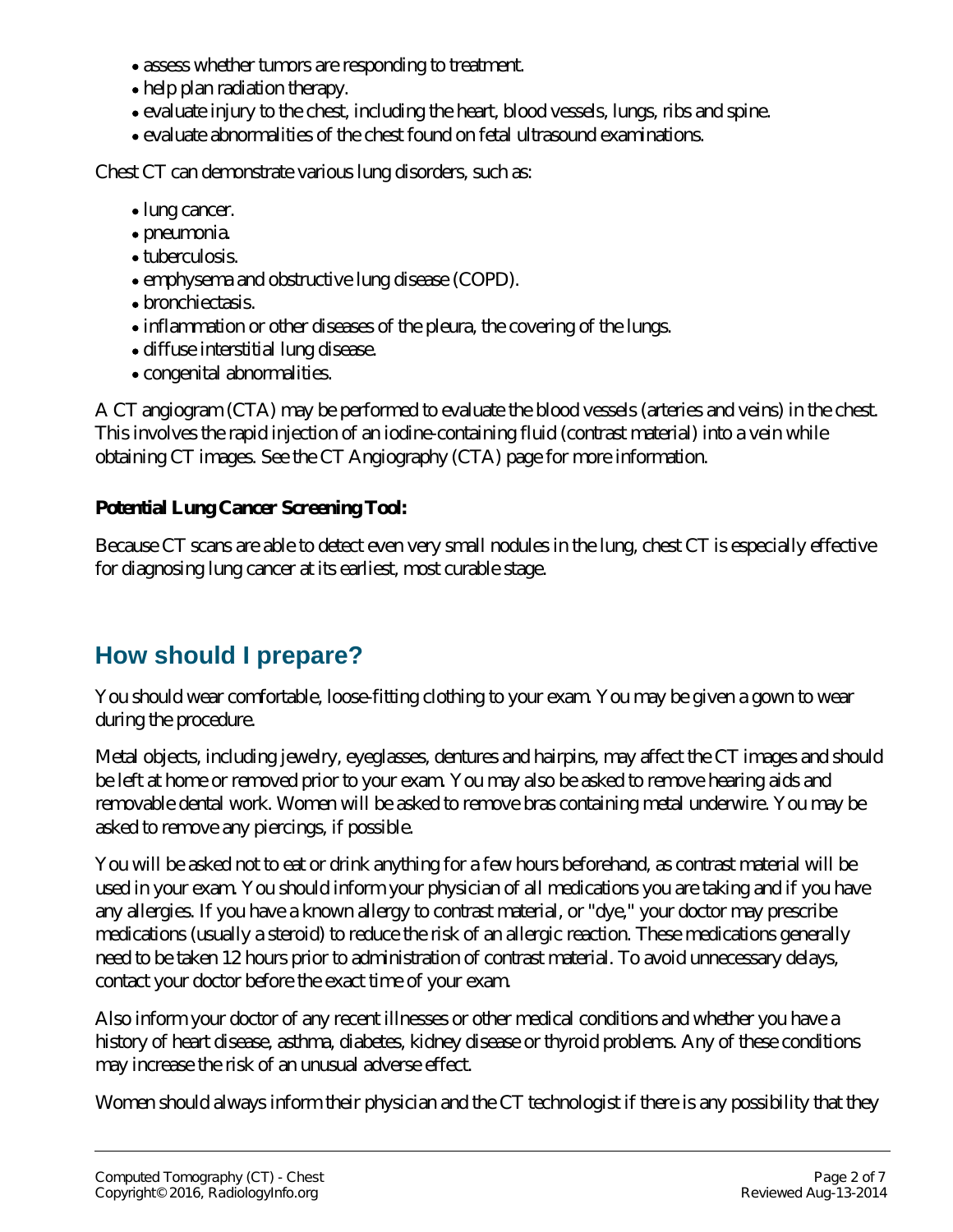### **What does the equipment look like?**

The CT scanner is typically a large, box-like machine with a hole, or short tunnel, in the center. You will lie on a narrow examination table that slides into and out of this tunnel. Rotating around you, the x-ray tube and electronic x-ray detectors are located opposite each other in a ring, called a gantry. The computer workstation that processes the imaging information is located in a separate control room, where the technologist operates the scanner and monitors your examination in direct visual contact and usually with the ability to hear and talk to you with the use of a speaker and microphone.

#### **How does the procedure work?**

In many ways CT scanning works very much like other x-ray examinations. Different body parts absorb the x-rays in varying degrees. It is this crucial difference in absorption that allows the body parts to be distinguished from one another on an x-ray film or CT electronic image.

In a conventional x-ray exam, a small amount of radiation is aimed at and passes through the part of the body being examined, recording an image on a special electronic image recording plate. Bones appear white on the x-ray; soft tissue, such as organs like the heart or liver, shows up in shades of gray, and air appears black.

With CT scanning, numerous x-ray beams and a set of electronic x-ray detectors rotate around you, measuring the amount of radiation being absorbed throughout your body. Sometimes, the examination table will move during the scan, so that the x-ray beam follows a spiral path. A special computer program processes this large volume of data to create two-dimensional cross-sectional images of your body, which are then displayed on a monitor. CT imaging is sometimes compared to looking into a loaf of bread by cutting the loaf into thin slices. When the image slices are reassembled by computer software, the result is a very detailed multidimensional view of the body's interior.

Refinements in detector technology allow nearly all CT scanners to obtain multiple slices in a single rotation. These scanners, called multislice CT or multidetector CT, allow thinner slices to be obtained in a shorter period of time, resulting in more detail and additional view capabilities.

Modern CT scanners are so fast that they can scan through large sections of the body in just a few seconds, and even faster in small children. Such speed is beneficial for all patients but especially children, the elderly and critically ill, all of whom may have difficulty in remaining still, even for the brief time necessary to obtain images.

For children, the CT scanner technique will be adjusted to their size and the area of interest to reduce the radiation dose.

To produce high-quality scans at a lower radiation dose, low-dose CT scanning uses a variety of techniques, including:

dose modulation, in which radiation dosage is continuously adjusted to the patient's size at each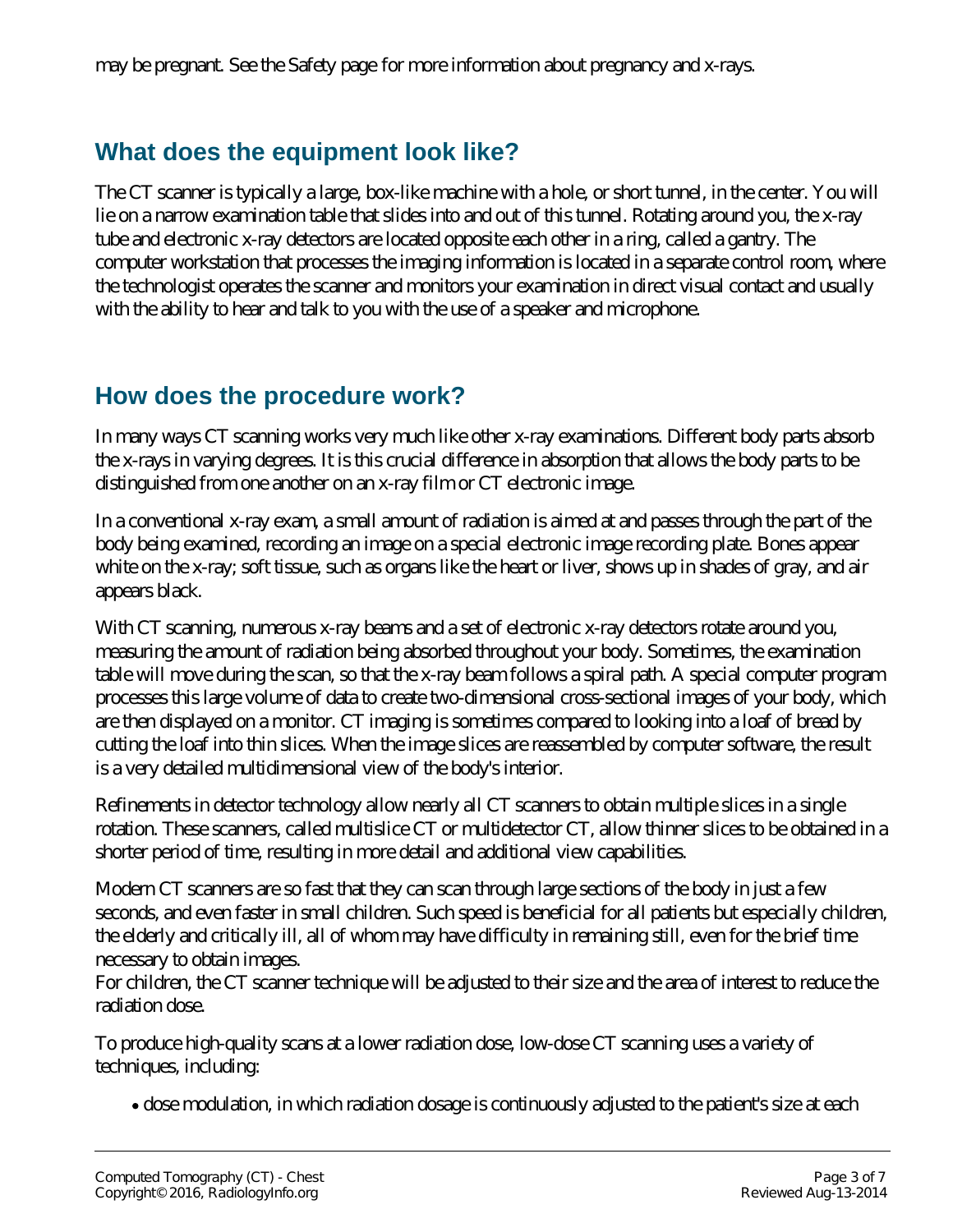location as the patient moves through the scanner

- "noise management" software to filter out unnecessary data
- the use of shields (this method depends on the type of CT scanner being used)
- external shields made out of bismuth may be placed on the patient
- the x-ray tube may be turned off during part of its rotation
- lower peak voltage settings

Your radiologist will select the appropriate dose reduction method(s) to accomplish the lowest possible dose necessary to answer the clinical question at hand.

### **How is the procedure performed?**

The technologist begins by positioning you on the CT examination table, usually lying flat on your back. Straps and pillows may be used to help you maintain the correct position and to help you remain still during the exam.

Many scanners are fast enough that children can be scanned without sedation. In special cases, sedation may be needed for children who cannot hold still. Motion will cause blurring of the images and degrade the quality of the examination the same way that it affects photographs.

If a contrast material is used, it will be injected into a vein shortly before scanning begins.

Next, the table will move quickly through the scanner to determine the correct starting position for the scans. Then, the table will move slowly through the machine as the actual CT scanning is performed. Depending on the type of CT scan, the machine may make several passes.

You may be asked to hold your breath during the scanning. Any motion, whether breathing or body movements, can lead to artifacts on the images. This loss of image quality can resemble the blurring seen on a photograph taken of a moving object.

When the examination is completed, you will be asked to wait until the technologist verifies that the images are of high enough quality for accurate interpretation.

The actual CT scanning takes less than 30 seconds and the entire process is usually completed within 30 minutes.

### **What will I experience during and after the procedure?**

CT exams are generally painless, fast and easy. With multidetector CT, the amount of time that the patient needs to lie still is reduced.

Though the scanning itself causes no pain, there may be some discomfort from having to remain still for several minutes and with placement of an IV. If you have a hard time staying still, are very nervous or anxious or have chronic pain, you may find a CT exam to be stressful. The technologist or nurse, under the direction of a physician, may offer you some medication to help you tolerate the CT scanning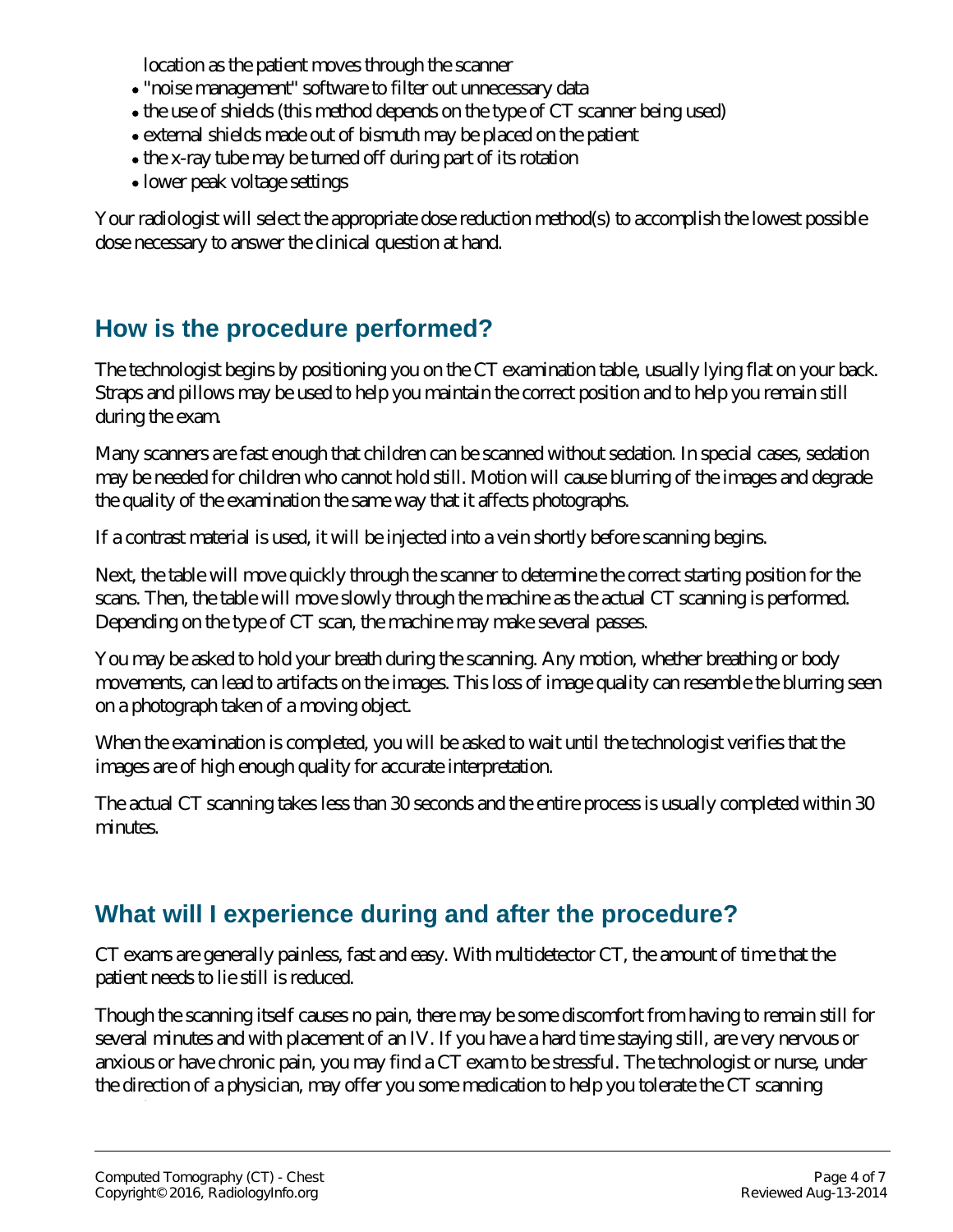procedure.

For exams (excluding head and neck) your head will remain outside the hole in the center of the scanner. The scanner is approximately 24 inches wide, therefore, your entire body will be "inside" the scanner at one time such as with MRI.

If an intravenous contrast material is used, you will feel a pin prick when the needle is inserted into your vein. You will likely have a warm, flushed sensation during the injection of the contrast materials and a metallic taste in your mouth that lasts for at most a minute or two. You may experience a sensation like you have to urinate; however, this is actually a contrast effect and subsides quickly.

When you enter the CT scanner room, special light lines may be seen projected onto your body, and are used to ensure that you are properly positioned. With modern CT scanners, you will hear only slight buzzing, clicking and whirring sounds as the CT scanner's internal parts, not usually visible to you, revolve around you during the imaging process.

You will be alone in the exam room during the CT scan, unless there are special circumstances. For example, sometimes a parent wearing a lead shield may stay in the room with their child. However, the technologist will always be able to see, hear and speak with you through a built-in intercom system.

With pediatric patients, a parent may be allowed in the room but will be required to wear a lead apron to minimize radiation exposure.

After a CT exam, the intravenous line used to inject the contrast material will be removed by the technologist, and the tiny hole made by the needle will be covered with a small dressing. You can return to your normal activities.

### **Who interprets the results and how do I get them?**

A radiologist with expertise in supervising and interpreting radiology examinations will analyze the images and send an official report to your primary care physician or physician who referred you for the exam, who will discuss the results with you.

Follow-up examinations may be necessary, and your doctor will explain the exact reason why another exam is requested. Sometimes a follow-up exam is done because a suspicious or questionable finding needs clarification with additional views or a special imaging technique. A follow-up examination may also be necessary so that any change in a known abnormality can be monitored over time. Follow-up examinations are sometimes the best way to see if treatment is working or if an abnormality is stable or changed over time.

### **What are the benefits vs. risks?**

#### **Benefits**

CT is fast, which is important for patients who have trouble holding their breath.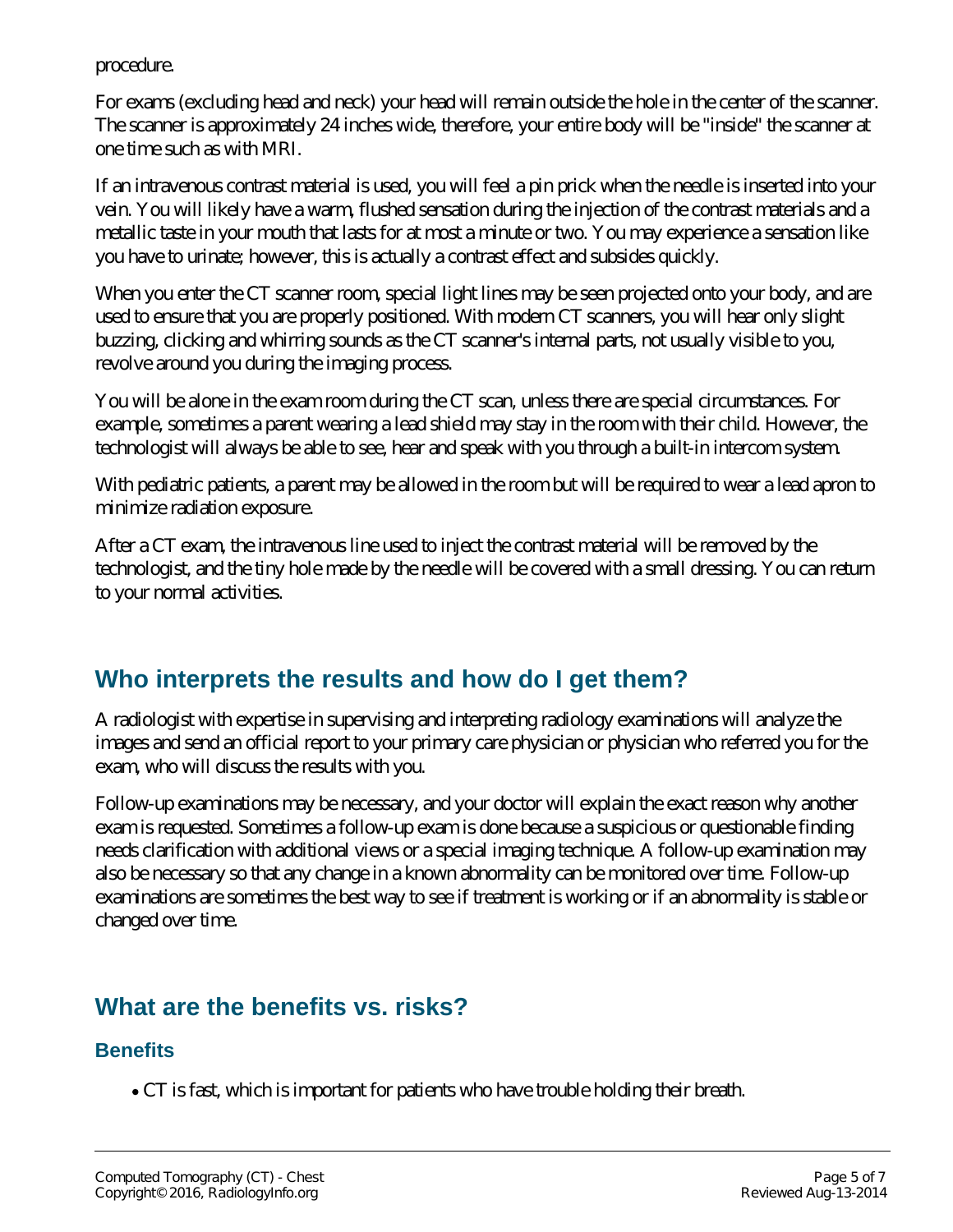- CT scanning is painless, noninvasive and accurate.
- A major advantage of CT is its ability to image bone, soft tissue and blood vessels all at the same time.
- Unlike conventional x-rays, CT scanning provides very detailed images of many types of tissue as well as the lungs, bones, and blood vessels.
- CT examinations are fast and simple; in emergency cases, they can reveal internal injuries and bleeding quickly enough to help save lives.
- CT has been shown to be a cost-effective imaging tool for a wide range of clinical problems.
- CT is less sensitive to patient movement than MRI.
- CT can be performed if you have an implanted medical device of any kind, unlike MRI.
- CT imaging provides real-time imaging, making it a good tool for guiding minimally invasive procedures such as needle biopsies and needle aspirations of many areas of the body, particularly the lungs, abdomen, pelvis and bones.
- A diagnosis determined by CT scanning may eliminate the need for exploratory surgery and surgical biopsy.
- No radiation remains in a patient's body after a CT examination.
- X-rays used in CT scans should have no immediate side effects.
- Low-dose CT scans of the chest use a lower dose of radiation than conventional chest CT.

#### **Risks**

- There is always a slight chance of cancer from excessive exposure to radiation. However, the benefit of an accurate diagnosis far outweighs the risk.
- The effective radiation dose for this procedure varies. See the Safety page for more information about radiation dose.
- Women should always inform their physician and x-ray or CT technologist if there is any possibility that they are pregnant. See the Safety page for more information about pregnancy and x-rays.
- CT scanning is, in general, not recommended for pregnant women unless medically necessary because of potential risk to the baby in the womb.
- The risk of serious allergic reaction to contrast materials that contain iodine is extremely rare, and radiology departments are well-equipped to deal with them.
- In some patients with reduced kidney function, the dye used in CT scanning may worsen kidney function.
- Because children are more sensitive to radiation, they should have a CT exam only if it is essential for making a diagnosis and should not have repeated CT exams unless absolutely necessary. CT scans in children should always be done with low-dose technique.

### **What are the limitations of CT Scanning of the Chest?**

A person who is very large may not fit into the opening of a conventional CT scanner or may be over the weight limit—usually 450 pounds—for the moving table.

Magnetic resonance imaging (MRI) may be better than CT for showing some types of soft-tissue